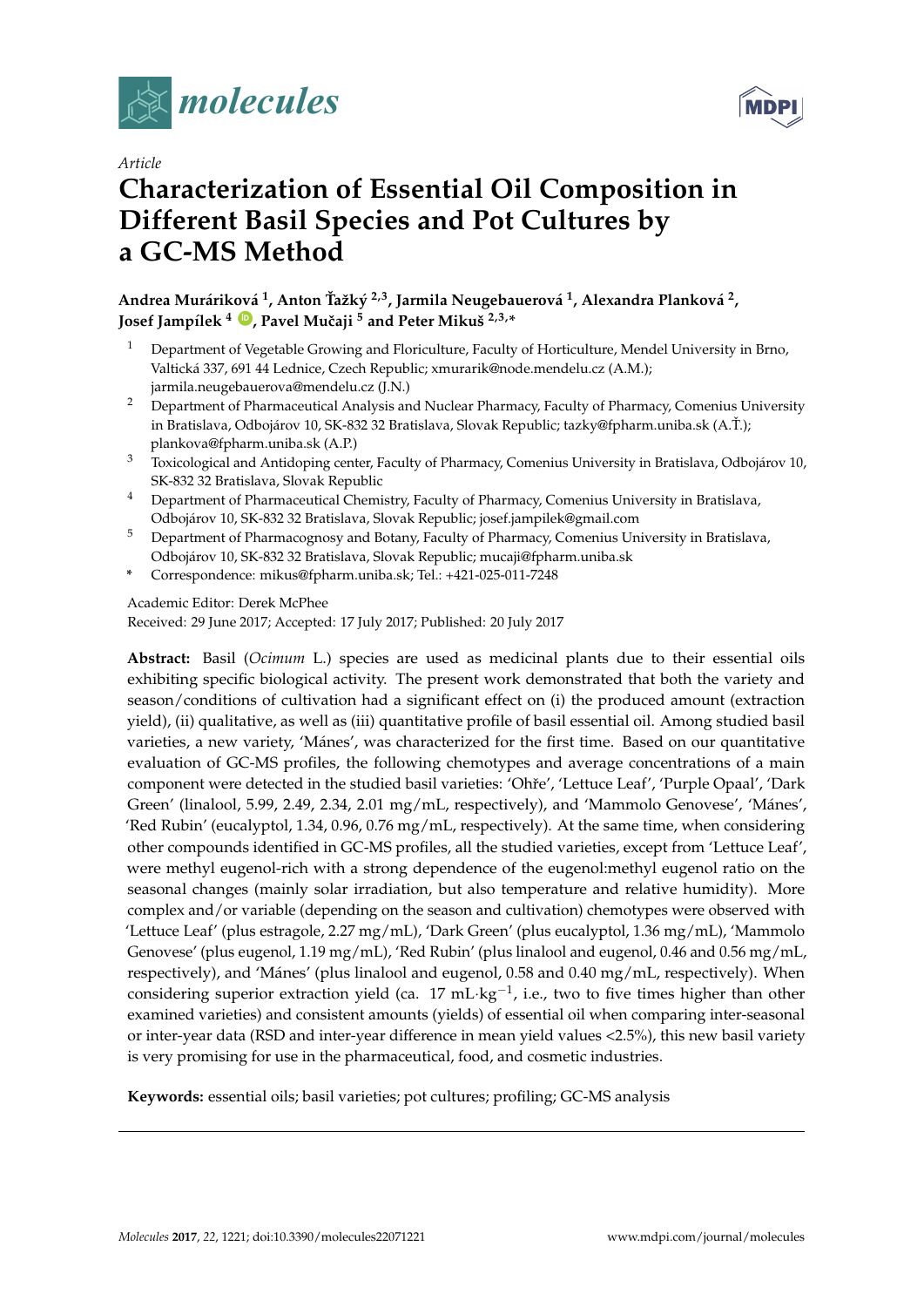### **1. Introduction**

Basil (*Ocimum* L.) species have been used for centuries as medicinal plants. Basil essential oils are responsible for characteristic aroma and biological activity [\[1,](#page-11-0)[2\]](#page-11-1). The chemical composition of sweet basil essential oil, similarly to other oil plants, depends on genetic, ontogenetic, and environmental factors [\[3\]](#page-11-2). Hence, the morphological and chemical variability of the basil creates great possibilities for growing different cultivars of this valuable herbal plant. Numerous basil cultivars and forms, differing in the plant size, habitus, color, and shape and size of the leaves and flowers [\[4\]](#page-11-3), content and chemical composition of the essential oil [\[5](#page-11-4)[–7\]](#page-11-5), as well as other biologically active substances [\[8\]](#page-11-6), are currently cultivated in Europe and in the world.

Lawrence et al. [\[9\]](#page-11-7) classified four major chemotypes of basil based on essential oil composition: (1) methyl chavicol (estragole)-rich; (2) linalool-rich; (3) methyl eugenol-rich; (4) methyl cinnamate-rich, and also numerous subtypes. According to the geographical origin of basil varieties and on the basis of their major constituents, they are classified in four chemotypes [\[10\]](#page-11-8): (1) European chemotype, the oil of which is characterized by high amounts of linalool (35–50%) and estragole (15–25%); (2) reunion chemotype (estragole basil) whose main essential oil component is estragole (80% or more); (3) tropical chemotype (cinnamon basil), the oil of which is dominated by methyl cinnamate, and (4) eugenol chemotype whose major oil component is eugenol.

The qualitative and quantitative profiles of particular basil varieties can differ significantly depending on their geographical origin as it can be seen, for example, for the 'Purple Opaal' variety [\[11](#page-12-0)[,12\]](#page-12-1) or the 'Red Rubin' variety [\[13,](#page-12-2)[14\]](#page-12-3). Linalool is the dominant component of the oil derived from European basil varieties [\[11](#page-12-0)[,13](#page-12-2)[,15](#page-12-4)[,16\]](#page-12-5). In addition, the components that occurred in larger amounts were geraniol (12.6%), 1.8-cineole (4.1%), and epi-α-cadinol (3.8%). In other studies, the major compounds in basil oil reported were linalool, methyl chavicol, eugenol, bergamotene, and methyl cinnamate [\[12\]](#page-12-1), or methylchavicol, camphor, citral, limonene, methylcinnamate, caryophyllen-β, anethol, terpinen-4-ol, myrcene, thymol, ocimene, and cinnamaldehyde [\[17\]](#page-12-6). Chalchat and Özcan [\[18\]](#page-12-7) showed different concentrations of linalool and other important components in the basil essential oil extracted from the different parts of the herb, such as flowers, leaves, and stems. Among the main constituents of flower oil were estragole (58.26%), fenchone (10.1%), limonene + β-phellandrene (19.41%), and  $\alpha$ -phellandrene (4.37%), while estragole (52.60%), limonene (13.64%), exo-fenchyl acetate (10.99%), fenchone (5.70%),  $\alpha$ -phellandrene (4.15%), and endo-fenchyl acetate (1.30%) were found as the main components of basil leaf oil. Recently, the effect of elicitation with jasmonic acid (JA) on the plant yield, the production and composition of essential oils of 'Lettuce leaf' basil was evaluated [\[19\]](#page-12-8).

The continual increase of the production of basil essential oil reflects in demands on the quantity of basil vegetable matter useful for the extraction. Therefore, great effort is devoted not only to the evaluation of new potent basil varieties, but also to the maximization of periodical harvests (cycles) of the basil plants with acceptable content of essential oil. However, only very few works have been published on the study of seasonal variation of basil oil yield during the year [\[20\]](#page-12-9). Valuable European basil varieties such as 'Ohře', 'Lettuce Leaf', 'Purple Opaal', 'Dark Green', 'Mammolo Genovese', 'Red Rubin', and new variety 'Mánes', have not been characterized in this manner.

The main objectives of our work, in this context, were (i) to characterize for the first time essential oil yield and chemical profile of a new basil variety, namely 'Mánes'; (ii) to compare qualitative and quantitative composition and extraction yields of seven sweet basil varieties including 'Mánes'; and (iii) to evaluate an influence of greenhouse conditions of the cultivation in different seasons of one year on the extraction yield and chemical profile of essential oil of seven sweet basil varieties including 'Mánes'.

### **2. Results**

### *2.1. Evaluation of Extraction Yield of Ocimum Basilicum Varieties*

The content of the basil essential oil in the aerial part of plant of seven basil varieties was determined by the method of steam distillation according to [\[21\]](#page-12-10), without using xylene. The contents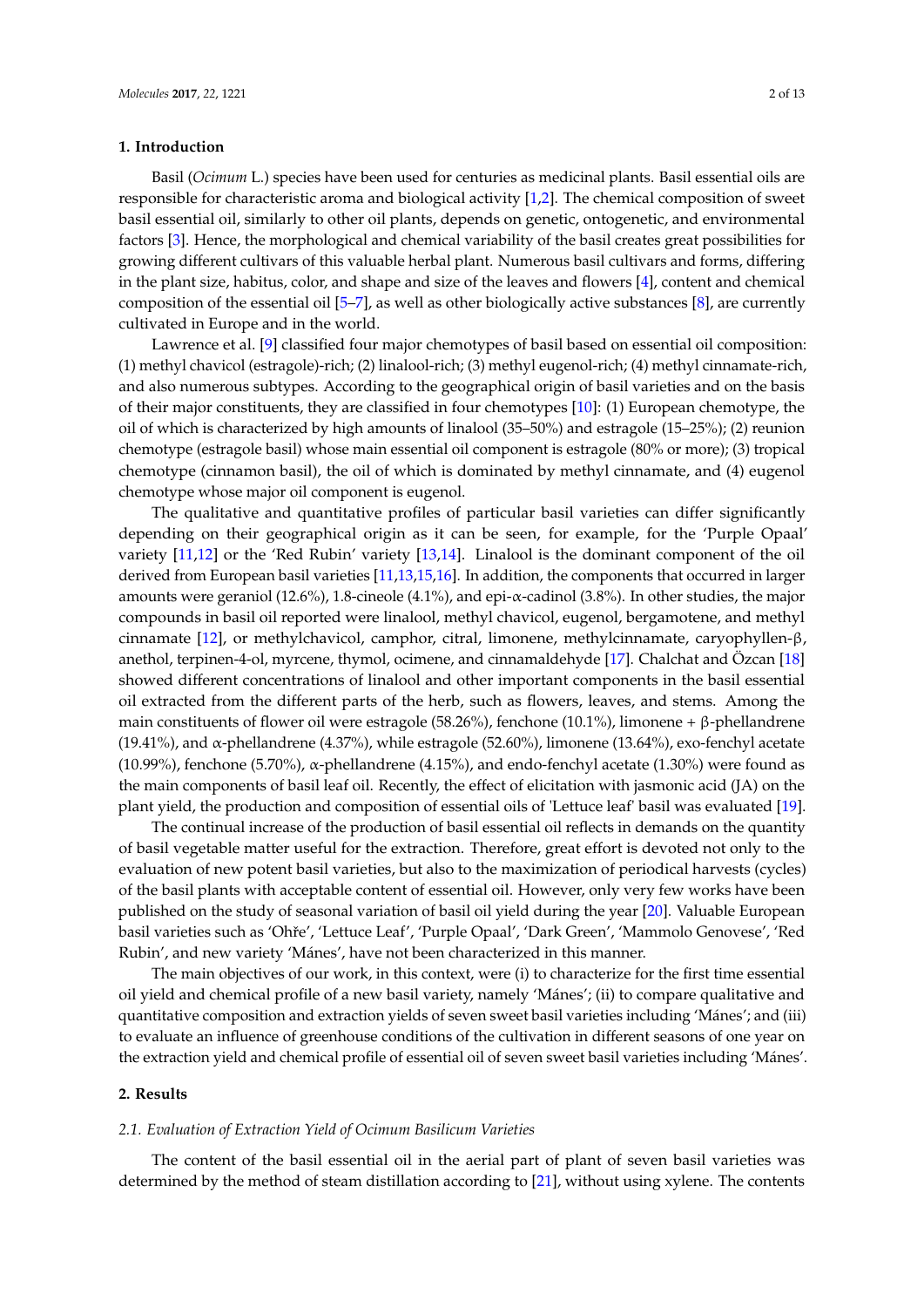of the extracted essential oils obtained from the 'Ohře', 'Lettuce Leaf', 'Purple Opaal', 'Dark Green', 'Mammolo Genovese', 'Mánes', and 'Red Rubin' varieties are shown in Tab[le](#page-2-0) 1. Mean yields for the 3 tested pot cultures ranged from 4.0 to 17.3 (mL·kg<sup>-1</sup>) d. w. (dry weight) in 2015. Similarly, the year 2016 showed the values ranging from 3.7 to 17.7 (mL·kg<sup>-1</sup>) d. w.

<span id="page-2-0"></span>

| Variety            |                 |                 | 2015            |                              | 2016            |                 |                 |                           |  |  |  |  |  |
|--------------------|-----------------|-----------------|-----------------|------------------------------|-----------------|-----------------|-----------------|---------------------------|--|--|--|--|--|
|                    | PC <sub>1</sub> | PC <sub>2</sub> | PC <sub>3</sub> | Mean <sup>*</sup>            | PC <sub>1</sub> | PC <sub>2</sub> | PC <sub>3</sub> | Mean *                    |  |  |  |  |  |
| 'Ohře'             | 7.7             | 8.5             | 8.3             | $8.2\pm0.9$ <sup>cA</sup>    | 6.8             | 8.3             | 7.2             | $7.4\pm0.7$ <sup>cA</sup> |  |  |  |  |  |
| 'Lettuce Leaf'     | 4.8             | 5.0             | 4.8             | $4.9\pm0.3$ abB              | 3.9             | 4.0             | 3.9             | $3.9\pm0.2$ aA            |  |  |  |  |  |
| 'Purple Opaal'     | 5.5             | 5.5             | 4.0             | $5.0\pm0.8$ abA              | 3.4             | 5.1             | 3.6             | $4.1\pm0.8$ aA            |  |  |  |  |  |
| 'Dark Green'       | 6.6             | 5.7             | 5.4             | $5.9\pm0.8$ $^{\text{bB}}$   | 3.9             | 5.3             | 4.4             | $4.5\pm0.6$ abA           |  |  |  |  |  |
| 'Mammolo Genovese' | 7.0             | 8.9             | 8.6             | $8.1 \pm 1.0$ cB             | 6.0             | 5.5             | 4.3             | $5.3\pm0.8$ <sup>bA</sup> |  |  |  |  |  |
| 'Mánes'            | 17.5            | 17.1            | 17.2            | $17.3 \pm 0.2$ <sup>dA</sup> | 17.5            | 18.1            | 17.4            | $17.7\pm0.4$ dA           |  |  |  |  |  |
| 'Red Rubin'        | 4.4             | 4.6             | 3.1             | $4.0\pm0.8$ aA               | 3.9             | 3.4             | 3.8             | $3.7\pm0.3$ aA            |  |  |  |  |  |

**Table 1.** Yield of *Ocimum basilicum* essential oil (mL·kg−<sup>1</sup> ) d. w. **Table 1.** Yield of *Ocimum basilicum* essential oil (mL·kg<sup>−</sup>1) d. w.

Note: PC 1—Pot culture 1; PC 2—Pot culture 2; PC 3—Pot culture 3; \* Values are mean  $\pm$  SD of three different pot cultures of the *Ocimum basilicum* varieties, distilled (Section 3.3) individually in two parallels. Mean with the same<br>lowercase letters in [a co](#page-9-0)lumn and uppercase letters on a line do not differ at 95% by Tukey's test. lowercase letters in a column and uppercase letters on a line do not differ at 95% by Tukey's test.

Statistical evaluation of the extraction yields obtained from particular varieties and in different Statistical evaluation of the extraction yields obtained from particular varieties and in different<br>years was carried out by means of Tukey's test. The data presented in Table [1](#page-2-0) indicate that as variety as year of cultivation have significant effect on the content (extraction yield) of essential oil. as year of cultivation have significant effect on the content (extraction yield) of essential oil.

The most significant statistical difference, with the highest extraction yield, was observed in The most significant statistical difference, with the highest extraction yield, was observed in case of the new variety 'Mánes' compared to the other varieties. 'Mánes' provided not only the case of the new variety 'Mánes' compared to the other varieties. 'Mánes' provided not only the<br>highest extraction yield but also constant/consistent yields of essential oil over all the pot cultures (seasons) studied. These characteristics make the 'Mánes' variety very promising for the use in the<br>pharmaceutical, food, and cosmetic industries. pharmaceutical, food, and cosmetic industries.

# *2.2. Identification of Essential Oil Components in Ocimum Basilicum Varieties 2.2. Identification of Essential Oil Components in Ocimum Basilicum Varieties*

Separation and identification of particular essential oil components in the seven studied basil Separation and identification of particular essential oil components in the seven studied basil varieties was carried out by means of the GC-MS method developed for this purpose (for the optimum varieties was carried out by means of the GC-MS method developed for this purpose (for the optimum GC-MS conditions see Section [3.5\)](#page-10-0), see the samples profiles in Figure 1. GC-MS conditions see Section 3.5), see the samples profiles in Figur[e 1](#page-3-0).



**Figure 1.** *Cont*.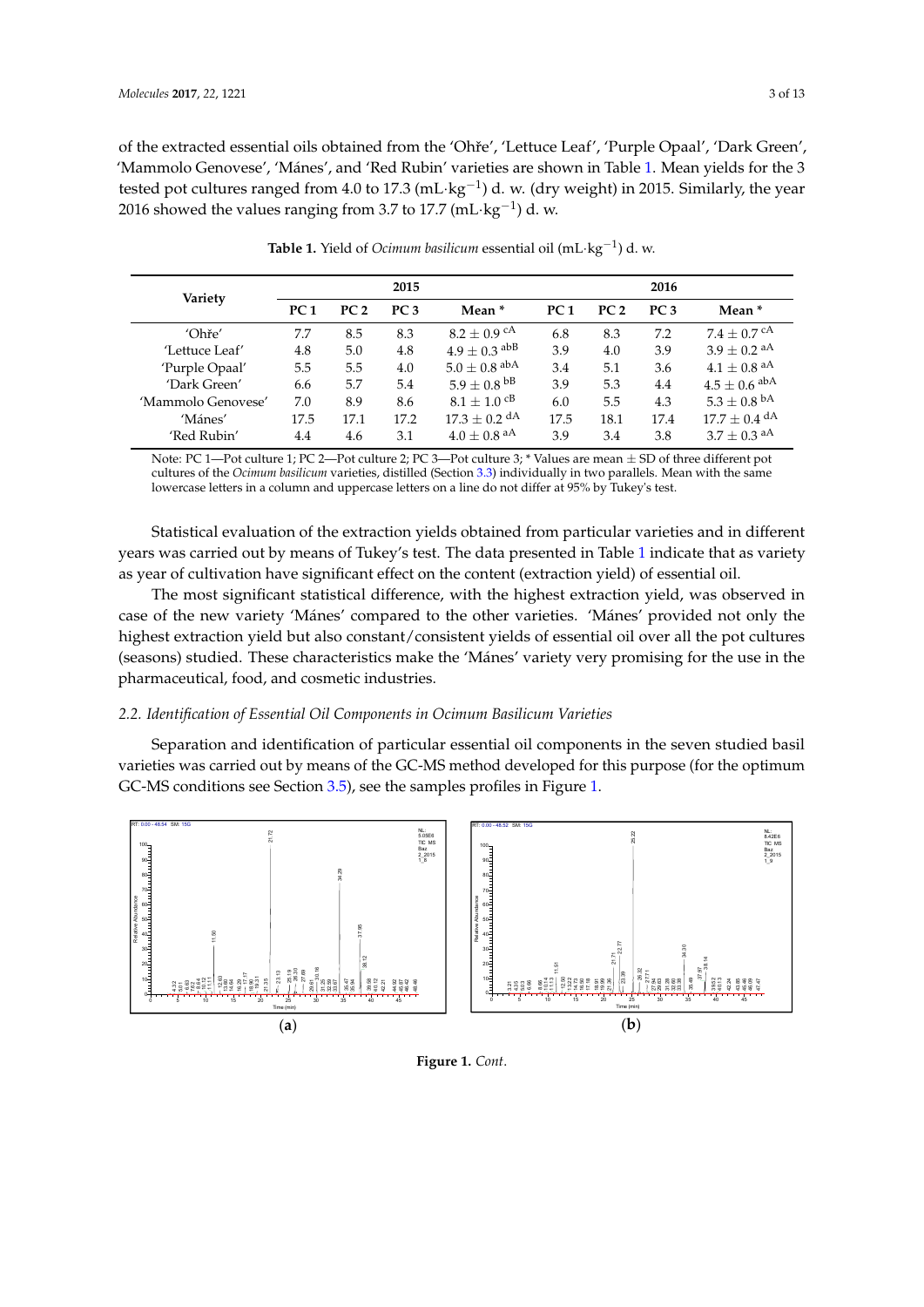<span id="page-3-0"></span>

Figure 1. GC-MS profiles illustrating basil essential oil constituents for different basil varieties. (a) Ohře; Ohře; (**b**) Lettuce Leaf; (**c**) Purple Opaal; (**d**) Dark Green; (**e**) Mammolo Genovese; (**f**) Mánes; (**g**) Red (**b**) Lettuce Leaf; (c) Purple Opaal; (**d**) Dark Green; (e) Mammolo Genovese; (f) Mánes; (g) Red Rubin. Analyzed samples corresponded with the pot-culture season No. 2 (summer) and year 2015. For the sample preparation (steam distillation of basil essential oil from plant material) see Section [3.3.](#page-9-0) For the GC-MS analytical conditions see Section [3.5.](#page-10-0) Particular components of basil essential oils were identified by means of Thermo Finnigan NIST 02 Libraries software. Eucalyptol (a) 11.50 min, (b) 11.51 min, (c) 11.53 min, (d) 11.47 min, (e) 11.48 min, (f) 11.48 min, (g) 11.47 min; Fenchone (a) 17.17 min, (b) -, (c) 17.18 min, (d) -, (e) -, (f) -, (g) 17.15 min; Fenchyl acetate (a) 19.31 min, (b) -, (c) 19.34 min, (d) -, (e) -, (f) -, (g) 19.30 min;  $\beta$ -Linalool (a) 21.72 min, (b) 21.71 min, (c) 21.71 min, (d) 21.66 min, (e) 21.67 min, (f) 21.66 min, (g) 21.67 min; α-Bergamotene (a) 22.71 min, (b) 22.77 min, (c) 22.72 min, (d) 22.71 min, (e) 22.72 min, (f) 22.70 min, (g) 22.73 min; Caryophyllene (a) 22.88 min, (b) -, (c) 22.90 min, 23.09 min, (**e**) 23.10 min, (**f**) -, (**g**) 23.11 min; 4-Carvomenthol (**a**) -, (**b**) 23.39 min, (**c**) -, (**d**) 23.33 min, (**e**) (d) -, (e) -, (f) 22.98 min, (g) -; Isocaryophyllene (a) 23.13 min, (b) 23.14 min, (c) 23.14 min, (d) 23.09 min, (e) 23.10 min, (f) -, (g) 23.11 min; 4-Carvomenthol (a) -, (b) 23.39 min, (c) -, (d) 23.33 min, (e) -, (f) -, (g) -; β-Farnesene (a) 24.98 min, (b) 25.01 min, (c) 25.01 min, (d) 24.95 min, (e) 24.97 min, (f) 24.97 min, (g) -; α-Caryophyllene (a) 25.19 min, (b) -, (c) 25.22 min, (d) -, (e) 25.18 min, (f) 25.17 min, (g) 25.17 min; Estragole (**a**) -, (**b**) 25.22 min, (**c**) -, (**d**) 25.14 min, (**e**) -, (**f**) -, (**g**) -; β-Cubebene (**a**) 26.30 min, (**b**) 26.32 min, (c) 26.31 min, (d) 26.26 min, (e) 26.28 min, (f) 26.27 min, (g) 26.28 min;  $\alpha$ -Bulnesene (a) 26.48min, (b) 26.49 min, (c) 26.50 min, (d) 26.43 min, (e) 26.46 min, (f) 26.45 min, (g) 26.46 min; γ-Cadinene (a) 27.69 min, (b) 27.71 min, (c) 27.72 min, (d) 27.65 min, (e) 27.67 min, (f) 27.66 min, (g) 27.67 min; trans-Geraniol (a) 30.16 min, (b) -, (c) 30.17 min, (d) -, (e) -, (f) -, (g) -; Methyl eugenol (a) 34.29 min, (b) 34.30 min, (c) 34.33 min, (d) 34.25 min, (e) 34.27 min, (f) 34.29 min, (g) 34.29 min; Eugenol (a) 37.95 min, (b) 37.97 min, (**c**) 37.96min, (**d**) 37.91min, (**e**) 37.94 min, (**f**) 37.92 min, (**g**) 37.93 min; δ-Cadinene (**a**) 38.12 min, (**b**) -, (**c**) 38.13 min, (**d**) 38.07 min, (**e**) -, (**f**) -, (**g**) -.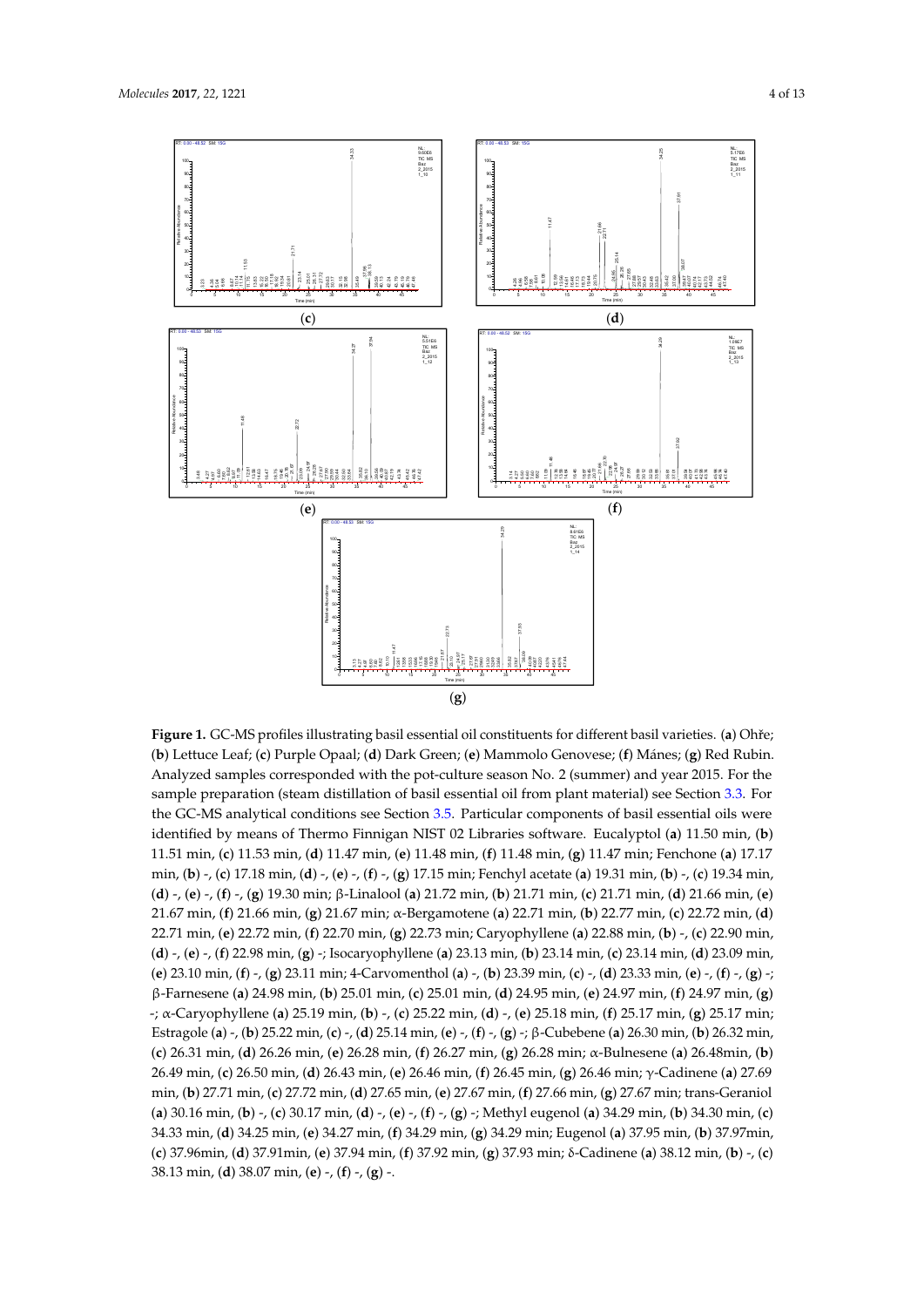Particular components of basil essential oils, identified by means of Thermo Finnigan NIST 02 Libraries software, are listed in Table [2.](#page-5-0) The data in Table [2](#page-5-0) illustrate the relative amounts of the individual components detected in the sample profiles (expressed as mean values and corresponding standard deviations obtained from three parallel measurements). The data indicate that the samples' profiles (i.e., basil essential oil components and their relative amounts) are differing from each other depending not only on variety, but also on cultivation conditions. The new variety, 'Mánes', exhibited significant relative amounts of methyl eugenol and eugenol in the spring and summer periods while the majority of eugenol was transformed to methyl eugenol in the autumn period. On the other hand, in case of eucalyptol, β-linalool, and  $α$ -bergamotenen, it was the opposite. When considering changes in these periods (see Figure [2\)](#page-9-1), for example the decrease in solar irradiation and temperature and the increase in relative humidity during autumn period, these factors are supposed to be responsible for biotransformation processes leading to changes in the composition of basil essential oils. Analogically it was found out also for most of the other tested basil varieties. 'Ohře' exhibited significant relative amounts of eucalyptol, β-linalool, methyl eugenol, and δ-cadinene in the spring and summer periods while β-linalool and methyl eugenol dominated in autumn period. 'Dark Green' exhibited significant relative amounts of eucalyptol, β-linalool, α-bergamotenen, p-allylanisol, methyl eugenol, and eugenol in the spring and summer periods, while α-bergamotenen, p-allylanisol, and methyl eugenol dominated in autumn period. 'Mammolo Genovese' exhibited significant relative amounts of eucalyptol, α-bergamotenen, methyl eugenol, and eugenol in the spring and summer periods while α-bergamotenen and methyl eugenol dominated in the autumn period. In comparison with these varieties, 'Lettuce Leaf' exhibited significant relative amounts of eucalyptol, β-linalool, methyl eugenol, and δ-cadinene over all the seasons with higher or lower concentration variability (i.e., qualitative profile was relatively stable) while 'Purple Opaal' or 'Red Rubin' exhibited significant differences in qualitative and quantitative composition of major essential oil components such as eucalyptol, β-linalool, methyl eugenol, eugenol, and δ-cadinene or eucalyptol, α-bergamotenen, methyl eugenol, and eugenol in each season (i.e., qualitative profiles were relatively unstable and more depended on little seasonal changes). Based on the essential oil profiles and corresponding relative detection responses for particular essential oil components (the highest analytical signals), the 'Red Rubin', 'Mammolo Genovese', 'Purple Opaal', 'Manes', and 'Dark Green' varieties were identified as methyleugenol-rich, while 'Ohře' exhibited a variable chemotype depending on the season of cultivation (linalool/methyleugenol). 'Lettuce Leaf' was the sole sample with the estragole domination and it and 'Dark Green' were the only varieties containing detectable amounts of estragole.

# *2.3. Determination of Selected Essential Oil Components in Ocimum Basilicum Varieties*

The essential oil components selected for the quantitative evaluation of the seven basil varieties were eugenol, β-linalool, eucalyptol, and estragole due to their general importance in the pharmaceutical, food, and cosmetic industries. Statistical evaluation of the GC-MS method employed for the quantitation included parameters of calibration lines (linear range, determination coefficient, slope, interface), detection and quantitation limits (LOD and LOQ, respectively), and reproducibility of measurements (standard deviation). The resulting performance and calibration parameters are summarized in Table [3.](#page-6-0) The data indicated that the quantitation limits, linear ranges, and reproducibility of the measurements were acceptable for sensitive and highly reliable determination of the tested components in basil essential oils extracted from seven studied basil varieties.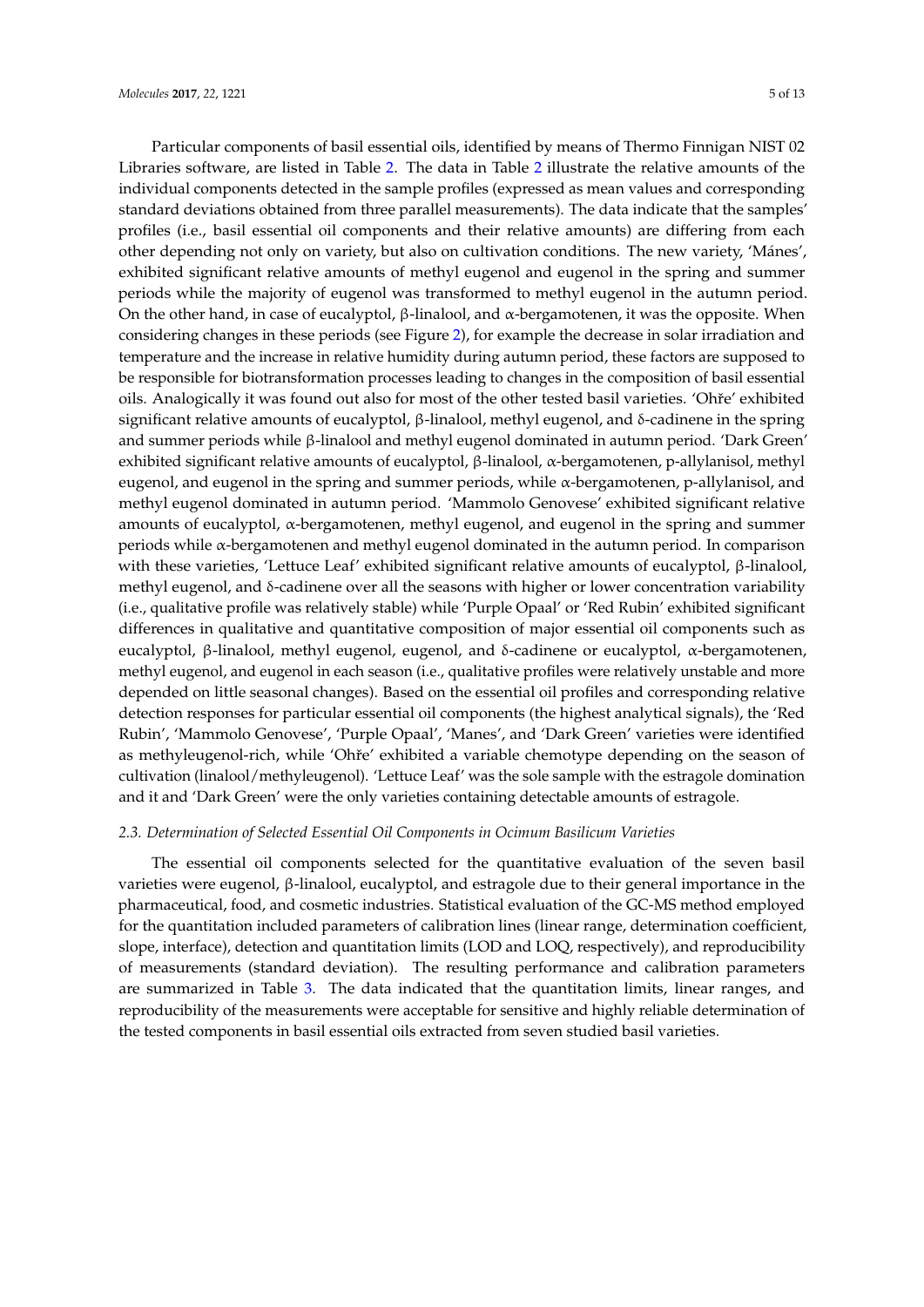| Variety                       | 'Ohře'       |                |       | 'Lettuce Leaf' |                |       | 'Purple Opaal' |                |       | 'Dark Green' |                |       | 'Mammolo Genovese' |                |       | 'Mánes' |                |       | 'Red Rubin' |                |       |
|-------------------------------|--------------|----------------|-------|----------------|----------------|-------|----------------|----------------|-------|--------------|----------------|-------|--------------------|----------------|-------|---------|----------------|-------|-------------|----------------|-------|
| <b>Pot Culture</b>            | $\mathbf{1}$ | $\overline{2}$ | 3     | 1              | $\overline{2}$ | 3     | 1              | $\overline{2}$ | 3     | 1            | $\overline{2}$ | 3     | 1                  | $\overline{2}$ | 3     | 1       | $\overline{2}$ | 3     | 1           | $\overline{2}$ | 3     |
| Eucalyptol (%) SD             | 5.94         | 8.88           | 3.44  | 3.64           | 4.12           | 2.18  | 4.05           | 5.50           | 1.45  | 7.09         | 11.70          | 4.34  | 9.56               | 11.59          | 3.56  | 4.33    | 4.74           | 1.78  | 3.33        | 4.92           | 3.48  |
|                               | 0.457        | 0.370          | 0.187 | 0.137          | 0.122          | 0.076 | 0.111          | 0.657          | 0.031 | 0.927        | 0.025          | 0.276 | 0.074              | 0.015          | 0.044 | 0.148   | 0.113          | 0.033 | 0.192       | 0.401          | 1.027 |
| Fenchone (%) SD               | 1.19         | 1.33           | 1.76  | 0.00           | 0.00           | 0.00  | 0.99           | 1.12           | 1.10  | 0.00         | 0.00           | 0.00  | 0.00               | 0.00           | 0.00  | 0.00    | 0.00           | 0.00  | 0.36        | 0.42           | 0.51  |
|                               | 0.061        | 0.085          | 0.071 | 0.000          | 0.000          | 0.000 | 0.015          | 0.123          | 0.147 | 0.000        | 0.000          | 0.000 | 0.000              | 0.000          | 0.000 | 0.000   | 0.000          | 0.000 | 0.056       | 0.006          | 0.153 |
| Fenchyl acetate (%) SD        | 1.03         | 0.66           | 1.28  | 0.00           | 0.00           | 0.00  | 0.97           | 0.59           | 1.88  | 0.00         | 0.00           | 0.00  | 0.00               | 0.00           | 0.00  | 0.00    | 0.00           | 0.00  | 0.25        | 0.39           | 0.37  |
|                               | 0.071        | 0.091          | 0.056 | 0.000          | 0.000          | 0.000 | 0.047          | 0.015          | 0.071 | 0.000        | 0.000          | 0.000 | 0.000              | 0.000          | 0.000 | 0.000   | 0.000          | 0.000 | 0.025       | 0.060          | 0.085 |
| $\beta$ -Linalool (%) SD      | 33.47        | 31.29          | 22.74 | 10.50          | 6.57           | 8.55  | 10.75          | 11.59          | 3.67  | 8.90         | 10.28          | 1.19  | 1.26               | 1.34           | 0.21  | 2.60    | 2.08           | 0.43  | 1.73        | 2.69           | 1.86  |
|                               | 2.005        | 0.751          | 0.591 | 0.310          | 0.367          | 0.050 | 0.169          | 0.132          | 0.153 | 0.610        | 0.285          | 0.081 | 0.331              | 0.189          | 0.076 | 0.052   | 0.025          | 0.070 | 0.146       | 0.142          | 0.594 |
| $\alpha$ -Bergamotene (%) SD  | 0.00         | 0.54           | 0.04  | 8.65           | 10.78          | 9.98  | 0.00           | 0.52           | 0.00  | 10.71        | 11.50          | 7.87  | 13.38              | 13.11          | 8.73  | 4.36    | 5.24           | 2.04  | 9.69        | 10.50          | 9.15  |
|                               | 0.000        | 0.545          | 0.010 | 0.042          | 0.347          | 0.187 | 0.000          | 0.006          | 0.000 | 0.168        | 0.046          | 0.545 | 0.223              | 0.868          | 0.128 | 0.025   | 0.340          | 0.058 | 0.040       | 1.974          | 0.188 |
| Caryophyllene (%) SD          | 2.91         | 1.34           | 1.20  | 0.00           | 0.00           | 0.00  | 1.61           | 0.78           | 0.92  | 0.00         | 0.00           | 0.00  | 0.00               | 0.00           | 0.00  | 0.70    | 1.76           | 0.68  | 0.00        | 0.00           | 0.00  |
|                               | 0.866        | 0.284          | 0.035 | 0.000          | 0.000          | 0.000 | 0.040          | 0.121          | 0.021 | 0.000        | 0.000          | 0.000 | 0.000              | 0.000          | 0.000 | 0.005   | 0.125          | 0.148 | 0.000       | 0.000          | 0.000 |
| Isocaryophyllene (%) SD       | 1.89         | 2.06           | 2.05  | 0.00           | 0.11           | 0.19  | 2.54           | 2.82           | 2.63  | 0.00         | 0.08           | 0.07  | 0.00               | 0.14           | 0.22  | 0.83    | 0.00           | 0.00  | 0.10        | 0.50           | 0.26  |
|                               | 0.311        | 0.066          | 0.046 | 0.000          | 0.006          | 0.035 | 0.026          | 0.015          | 0.300 | 0.000        | 0.006          | 0.010 | 0.000              | 0.017          | 0.046 | 0.025   | 0.000          | 0.000 | 0.031       | 0.295          | 0.006 |
| 4-Carvomenthol (%) SD         | 0.00         | 0.00           | 0.00  | 1.60           | 1.81           | 0.88  | 0.00           | 0.00           | 0.00  | 0.25         | 0.15           | 0.00  | 0.00               | 0.00           | 0.00  | 0.00    | 0.00           | 0.00  | 0.00        | 0.00           | 0.00  |
|                               | 0.000        | 0.000          | 0.000 | 0.045          | 0.051          | 0.122 | 0.000          | 0.000          | 0.000 | 0.026        | 0.006          | 0.000 | 0.000              | 0.000          | 0.000 | 0.000   | 0.000          | 0.000 | 0.000       | 0.000          | 0.000 |
| $\beta$ -Farnesene (%) SD     | 0.71         | 0.46           | 1.56  | 0.51           | 0.35           | 0.76  | 2.65           | 1.36           | 2.25  | 2.10         | 1.04           | 3.18  | 3.08               | 1.76           | 2.84  | 5.05    | 2.70           | 3.81  | 3.23        | 1.82           | 2.17  |
|                               | 0.075        | 0.107          | 0.010 | 0.006          | 0.015          | 0.040 | 0.036          | 0.081          | 0.314 | 0.010        | 0.015          | 0.051 | 0.103              | 0.050          | 0.040 | 0.005   | 0.108          | 0.009 | 0.471       | 0.153          | 0.410 |
| $\alpha$ -Caryphyllene (%) SD | 1.59         | 2.27           | 1.43  | 0.00           | 0.00           | 0.00  | 1.15           | 1.26           | 1.19  | 0.00         | 0.00           | 0.00  | 1.57               | 1.95           | 1.49  | 0.46    | 0.62           | 0.46  | 0.67        | 0.97           | 1.01  |
|                               | 0.106        | 0.187          | 0.010 | 0.000          | 0.000          | 0.000 | 0.091          | 0.026          | 0.147 | 0.000        | 0.000          | 0.000 | 0.061              | 0.188          | 0.061 | 0.037   | 0.050          | 0.005 | 0.036       | 0.217          | 0.070 |
| Estragole (%) SD              | 0.00         | 0.00           | 0.00  | 42.56          | 48.28          | 39.16 | 0.00           | 0.00           | 0.00  | 6.85         | 5.14           | 4.60  | 0.00               | 0.00           | 0.00  | 0.00    | 0.00           | 0.00  | 0.00        | 0.00           | 0.00  |
|                               | 0.000        | 0.000          | 0.000 | 1.077          | 1.573          | 0.086 | 0.000          | 0.000          | 0.000 | 1.650        | 0.025          | 1.130 | 0.000              | 0.000          | 0.000 | 0.000   | 0.000          | 0.000 | 0.000       | 0.000          | 0.000 |
| $\beta$ -Cubebene (%) SD      | 2.80         | 2.33           | 0.91  | 3.32           | 2.70           | 3.90  | 1.88           | 1.74           | 0.90  | 2.04         | 1.80           | 1.25  | 1.21               | 0.99           | 0.69  | 1.22    | 1.08           | 0.49  | 0.82        | 0.92           | 0.58  |
|                               | 0.197        | 0.242          | 0.006 | 0.071          | 0.159          | 0.086 | 0.036          | 0.157          | 0.081 | 0.015        | 0.025          | 0.238 | 0.046              | 0.110          | 0.026 | 0.012   | 0.017          | 0.029 | 0.081       | 0.047          | 0.055 |
| $\alpha$ -Bulnesene (%) SD    | 1.32         | 0.61           | 0.98  | 0.61           | 0.25           | 0.92  | 0.58           | 0.29           | 0.41  | 0.46         | 0.30           | 0.27  | 0.27               | 0.24           | 0.09  | 0.34    | 0.26           | 0.08  | 0.26        | 0.29           | 0.10  |
|                               | 0.070        | 0.117          | 0.015 | 0.045          | 0.021          | 0.006 | 0.032          | 0.036          | 0.040 | 0.012        | 0.040          | 0.056 | 0.000              | 0.046          | 0.000 | 0.008   | 0.005          | 0.012 | 0.046       | 0.046          | 0.012 |
| $\gamma$ -Cadinene (%) SD     | 4.26         | 3.46           | 1.66  | 3.10           | 2.23           | 3.32  | 2.79           | 2.29           | 1.56  | 2.04         | 1.64           | 0.97  | 0.78               | 0.63           | 0.43  | 0.30    | 0.40           | 0.10  | 0.61        | 0.81           | 0.46  |
|                               | 0.248        | 0.396          | 0.021 | 0.172          | 0.096          | 0.203 | 0.056          | 0.198          | 0.067 | 0.046        | 0.026          | 0.335 | 0.050              | 0.086          | 0.060 | 0.008   | 0.005          | 0.012 | 0.036       | 0.066          | 0.006 |
| trans-Geraniol (%) SD         | 4.62         | 2.37           | 1.46  | 0.29           | 0.00           | 0.00  | 0.46           | 0.34           | 0.00  | 0.00         | 0.00           | 0.00  | 0.00               | 0.00           | 0.00  | 0.00    | 0.00           | 0.00  | 0.00        | 0.00           | 0.00  |
|                               | 0.118        | 0.010          | 0.075 | 0.031          | 0.000          | 0.000 | 0.101          | 0.061          | 0.000 | 0.000        | 0.000          | 0.000 | 0.000              | 0.000          | 0.000 | 0.000   | 0.000          | 0.000 | 0.000       | 0.000          | 0.000 |
| Methyl eugenol (%) SD         | 17.61        | 19.94          | 42.17 | 10.61          | 9.24           | 15.45 | 54.60          | 55.49          | 50.30 | 35.07        | 27.96          | 68.18 | 36.06              | 28.12          | 71.89 | 69.20   | 66.49          | 87.04 | 60.95       | 59.04          | 71.23 |
|                               | 0.246        | 3.062          | 0.229 | 0.192          | 0.025          | 1.072 | 0.500          | 0.626          | 3.115 | 1.214        | 0.339          | 2.786 | 1.335              | 1.743          | 0.675 | 0.380   | 2.201          | 0.359 | 1.718       | 4.543          | 1.184 |
| Eugenol (%) SD                | 8.19         | 11.45          | 2.02  | 1.59           | 3.38           | 0.00  | 3.71           | 4.83           | 0.83  | 14.50        | 18.81          | 2.18  | 26.01              | 33.50          | 4.67  | 7.74    | 11.81          | 0.74  | 14.80       | 12.27          | 3.67  |
|                               | 0.056        | 0.050          | 0.136 | 0.137          | 0.091          | 0.000 | 0.626          | 0.625          | 0.006 | 0.692        | 0.253          | 0.110 | 1.082              | 0.312          | 0.214 | 0.185   | 1.850          | 0.012 | 1.990       | 3.237          | 0.070 |
| δ-Cadinene (%) SD             | 6.67         | 5.60           | 1.40  | 7.39           | 5.49           | 8.86  | 5.82           | 4.98           | 2.06  | 4.29         | 3.48           | 2.16  | 0.00               | 0.00           | 0.78  | 0.00    | 0.00           | 0.26  | 0.00        | 0.00           | 1.26  |
|                               | 0.607        | 0.986          | 0.130 | 0.152          | 0.396          | 0.417 | 0.025          | 0.504          | 0.252 | 0.272        | 0.015          | 0.531 | 0.000              | 0.000          | 0.198 | 0.000   | 0.000          | 0.046 | 0.000       | 0.000          | 0.059 |

Table 2. Identified components and their relative contents in essential oils of seven varieties of *Ocimum basilicum* L<sup>a</sup>.

<span id="page-5-0"></span><sup>a</sup> Conditions for the sample preparation (cultivation, extraction) and GC-MS analysis are in the Section [3.](#page-8-0) Materials and methods. Pot cultures from the year 2015 are illustrated in the present table.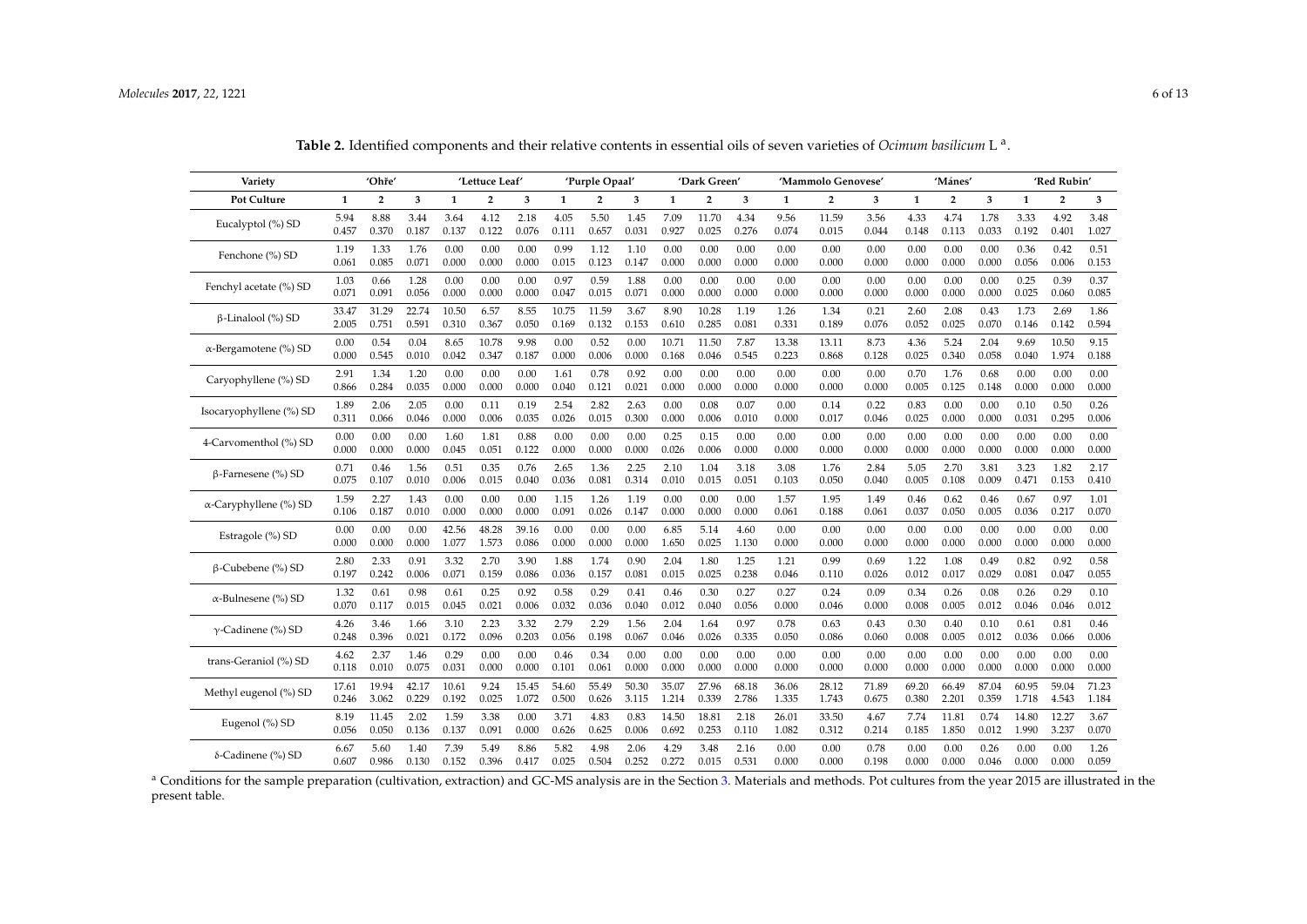| Parameter                    | Eucalyptol                                                  | $\beta$ -Linalool                    | Estragole                            | Eugenol                              |
|------------------------------|-------------------------------------------------------------|--------------------------------------|--------------------------------------|--------------------------------------|
| LOD(mg/mL)                   | 0.0076                                                      | 0.0022                               | 0.0085                               | 0.0063                               |
| $LOQ$ (mg/mL)                | 0.0087                                                      | 0.0090                               | 0.0118                               | 0.0066                               |
| Linear range<br>(mg/mL)      | $0.0184 - 0.1105$ ;<br>$0.1840 - 1.8420$ ;<br>0.5530-3.6840 | $0.0087 - 2.6100$ ;<br>0.8700-8.7000 | $0.0097 - 0.4825$ ;<br>0.0965-4.8250 | $0.0107 - 0.1067$ ;<br>0.1067-3.2010 |
| Slope                        | 8,000,000;<br>5,000,000;<br>10,000,000                      | 4,000,000;<br>4,000,000              | 20,000,000;<br>20,000,000            | 20,000,000;<br>20,000,000            |
| SD(slope)                    | 263,938;<br>177,592;<br>543,176                             | 103,200;<br>70,559                   | 590,333;<br>516,332                  | 304,140;<br>244,730                  |
| Intercept                    | $-56,416;$<br>$-558,645;$<br>$-4,000,000$                   | 3151;<br>$-901,728$                  | $-141,065;$<br>349,731               | $-124,428;$<br>$-163,394$            |
| SD(intercept)                | 17,973;<br>215,782;<br>1,314,102                            | 142,033;<br>356,621                  | 145,963;<br>1,276,657                | 19,651;<br>353,406                   |
| Determination<br>coefficient | 0.9989;<br>0.9976;<br>0.9947                                | 0.9984;<br>0.9994                    | 0.9985;<br>0.9985                    | 0.9996;<br>0.9992                    |

<span id="page-6-0"></span>**Table 3.** Performance parameters and calibration data for determined basil essential oil components analyzed by the GC-MS method.

The application data in Table [4](#page-7-0) illustrate concentrations of the selected components found in the tested essential oils. The concentrations are expressed as mean values and corresponding standard deviations obtained from three parallel measurements. The data indicate that the quantities of examined basil essential oil components differ from each other depending not only on variety but also on cultivation conditions.

Generally, the pot cultures 1 and 2 (covering the sunny season from half of March to half of July with higher temperature and lower relative humidity) exhibited significantly higher concentrations of the particular quantified essential oil components than pot culture 3 (covering darker season including September and October with lower temperature and higher relative humidity), see Table [4.](#page-7-0) Here, methyl eugenol, which exhibited opposite behavior, was an exception (changes in solar irradiation, temperature, and relative humidity were supposed to be responsible for increased biotransformation of eugenol to less preferred methyl eugenol in darker season, see Table [2\)](#page-5-0). The concentrations of the quantified components in particular essential oils did not differ significantly when comparing pot cultures 1 and 2. From these observations it is clear that the controlled solar irradiation, temperature, and relative humidity are important factors for providing stable cultivation and, by that, production, or for enhancing production of eugenol, linalool, eucalyptol, and estragole as the key components of essential oils in basil varieties, or for minimizing production of less preferred/unwanted components (e.g., methyl eugenol). The new variety, 'Mánes', exhibited significant amounts of three essential oil components, namely eucalyptol, linalool, and eugenol, while estragole was not quantified, see concentration data in Table [4.](#page-7-0) This pattern was more or less similar to other examined basil varieties with exception for 'Lettuce leaf' and 'Dark green' in which estragole could also be quantified. When considering superior extraction yield of 'Mánes', the produced quantity of these important essential oil components is comparable or even better than 'Purple Opaal', 'Mammolo Genovese', 'Red Rubin', 'Ohˇre' (with exception of linalool content), and 'Lettuce Leaf' and 'Dark Green' (both with exception of estragole content) varieties.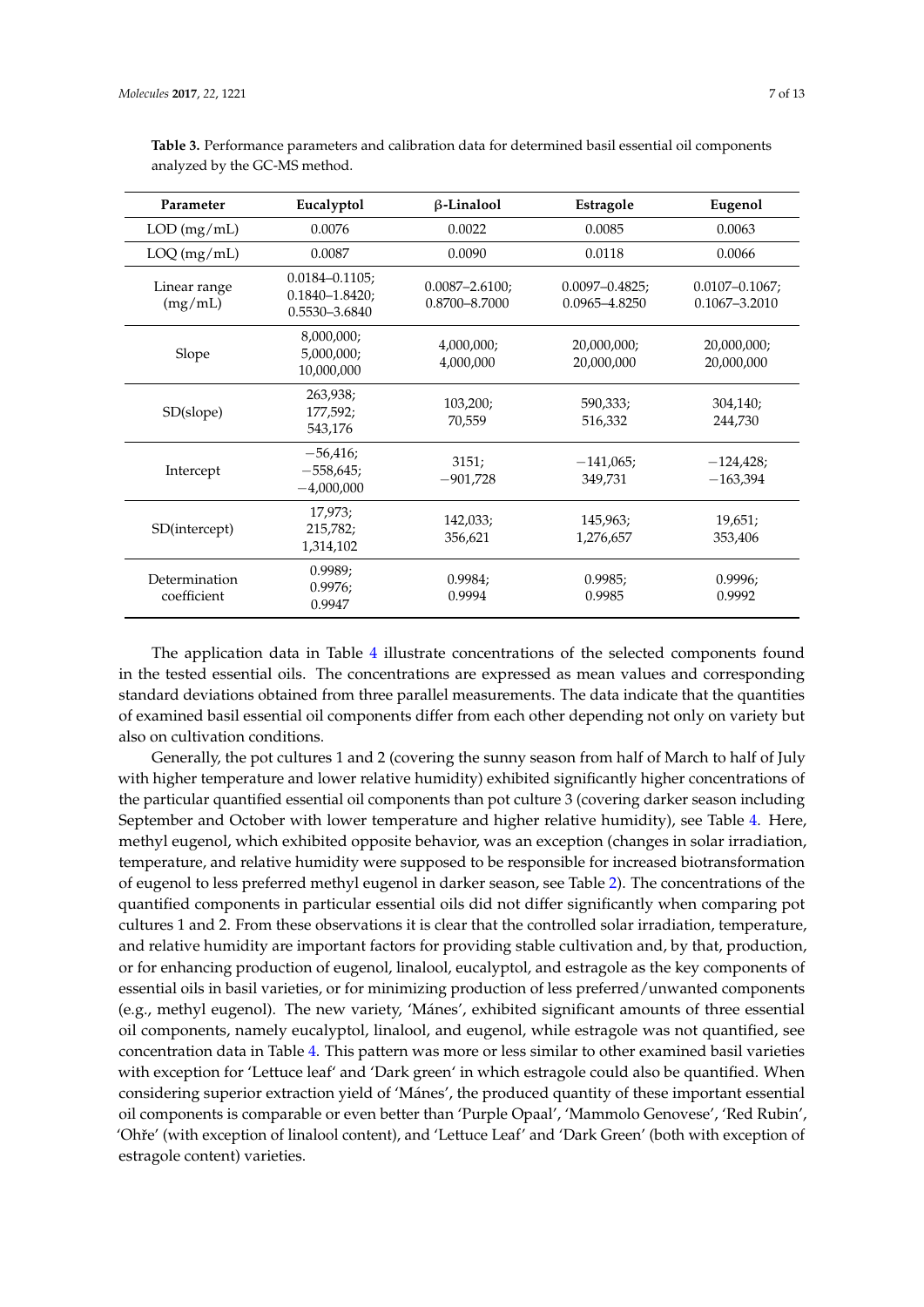| Variety                      | 'Ohře'        |               | 'Lettuce Leaf' |               |               | 'Purple Opaal' |               |               | 'Dark Green'  |               |               | 'Mammolo Genovese' |               |               | 'Mánes'       |               |               | 'Red Rubin'   |               |               |               |
|------------------------------|---------------|---------------|----------------|---------------|---------------|----------------|---------------|---------------|---------------|---------------|---------------|--------------------|---------------|---------------|---------------|---------------|---------------|---------------|---------------|---------------|---------------|
| <b>Pot Culture</b>           |               |               |                |               |               |                |               |               |               |               |               |                    |               |               |               |               |               |               |               |               |               |
| Eucalyptol (mg/mL) SD        | 1.26<br>0.051 | . 67<br>0.107 | 0.38<br>0.021  | 0.95<br>0.021 | 0.99<br>0.056 | 0.52<br>0.006  | .12<br>0.051  | .28<br>0.132  | 0.04<br>0.008 | . 55<br>0.132 | .52<br>0.086  | 0.00<br>0.042      | 1.59<br>0.010 | 1.54<br>0.006 | 0.88<br>0.015 | 0.075         | .14<br>0.026  | 0.51<br>0.006 | 0.87<br>0.015 | 1.03<br>0.071 | 0.37<br>0.572 |
| $\beta$ -Linalool (mg/mL) SD | 8.40<br>0.255 | $0.02^{3}$    | 2.45<br>0.021  | 3.26<br>0.117 | 1.98<br>0.155 | 2.22<br>0.036  | 3.53<br>0.032 | 3.30<br>0.021 | 0.20<br>0.051 | 3.03<br>0.190 | 2.70<br>0.250 | 0.30<br>0.021      | 0.39<br>0.096 | 0.34<br>0.056 | 0.05<br>0.021 | 1.06<br>0.036 | 0.56<br>0.006 | 0.12<br>0.024 | 0.51<br>0.070 | 0.63<br>0.026 | 0.24<br>0.337 |
| Estragole (mg/mL) SD         | 0.00<br>0.00C | 0.00<br>0.000 | 0.00<br>0.000  | 2.44<br>0.040 | 2.55<br>0.006 | .81<br>0.047   | 0.00<br>0.000 | 0.00<br>0.000 | 0.00<br>0.000 | 0.43<br>0.107 | 0.23<br>0.021 | 0.21<br>0.061      | 0.00<br>0.000 | 0.00<br>0.000 | 0.00<br>0.000 | 0.00<br>0.000 | 0.00<br>0.000 | 0.00<br>0.000 | 0.00<br>0.000 | 0.00<br>0.000 | 0.00<br>0.000 |
| Eugenol (mg/mL) SD           | 0.41<br>0.010 | 0.51<br>0.015 | 0.04<br>0.002  | 0.10<br>0.010 | 0.19<br>0.006 | 0.00<br>0.000  | 0.23<br>0.031 | 0.26<br>0.031 | 0.01<br>0.002 | 0.92<br>0.046 | 0.90<br>0.059 | 0.12<br>0.006      | 1.62<br>0.042 | 1.70<br>0.031 | 0.25<br>0.015 | 0.50<br>0.026 | 0.64<br>0.122 | 0.05<br>0.001 | 0.84<br>0.082 | 0.58<br>0.152 | 0.27<br>0.272 |

**Table 4.** Quantified components in essential oils of seven varieties of *Ocimum basilicum* L a .

<span id="page-7-0"></span><sup>a</sup> Conditions for the sample preparation (cultivation, extraction) and GC-MS analysis are in the Section [3.](#page-8-0) Materials and methods. Pot cultures from the year 2015 are illustrated in the present table.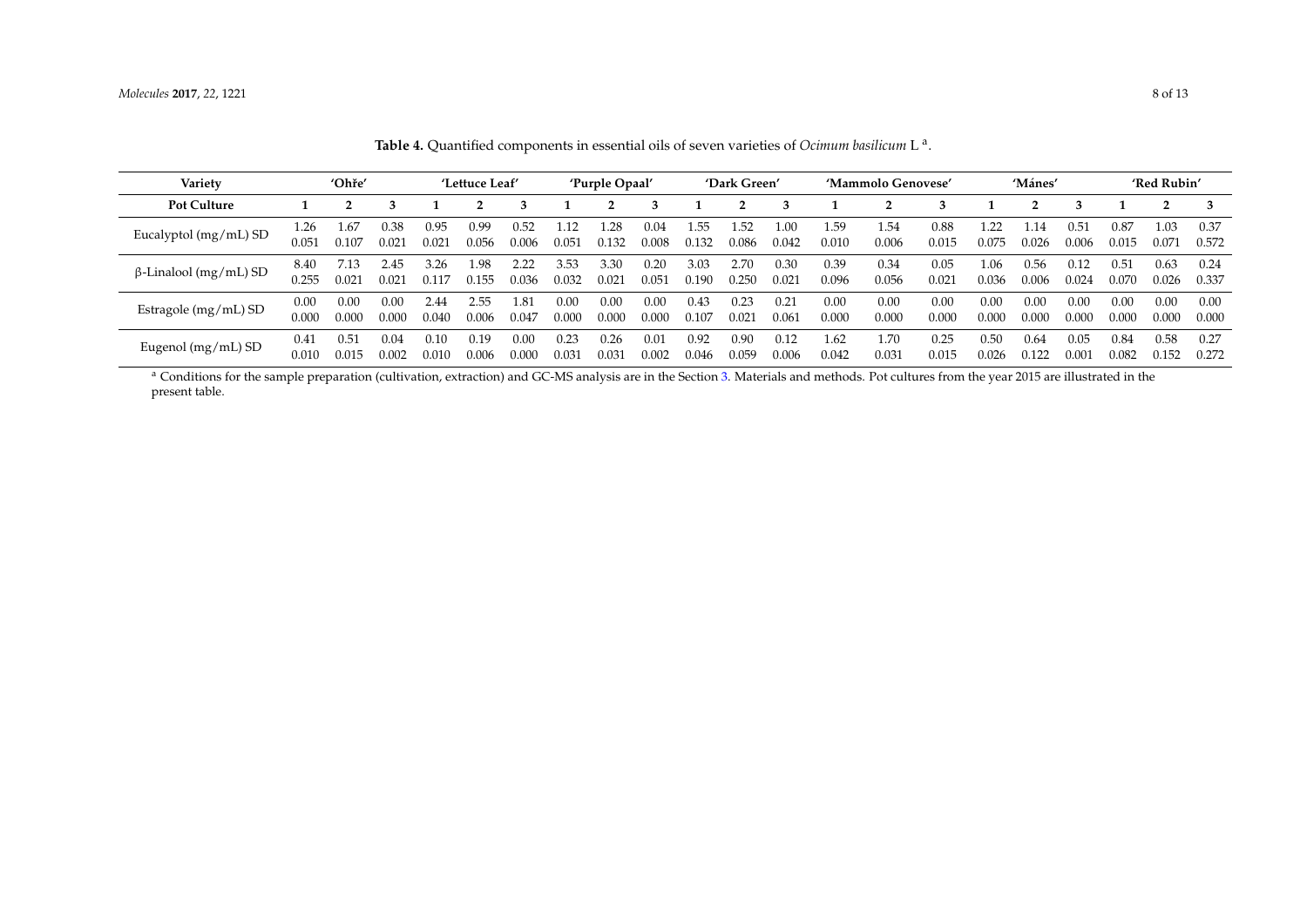### <span id="page-8-0"></span>**3. Materials and Methods 3. Materials and Methods**

# *3.1. Chemicals and Samples 3.1. Chemicals and Samples*

Eugenol, linalool, eucalyptol, and estragole were purchased as reference standards from Eugenol, linalool, eucalyptol, and estragole were purchased as reference standards from Sigma-Aldrich (Steinheim, Germany). All the chemicals used were of analytical grade. n-Hexane for Sigma-Aldrich (Steinheim, Germany). All the chemicals used were of analytical grade. n-Hexane for gas chromatography was obtained from Merck (Darmstadt, Germany). gas chromatography was obtained from Merck (Darmstadt, Germany).

# <span id="page-8-1"></span>*3.2. Plant Material and Cultivation Conditions 3.2. Plant Material and Cultivation Conditions*

Seven basil varieties, namely 'Ohˇre', 'Lettuce Leaf', 'Purple Opaal', 'Dark Green', 'Mammolo Seven basil varieties, namely 'Ohře', 'Lettuce Leaf', 'Purple Opaal', 'Dark Green', 'Mammolo Genovese', 'Mánes', and 'Red Rubin', were used in the experiments. The varieties were obtained from Genovese', 'Mánes', and 'Red Rubin', were used in the experiments. The varieties were obtained Semo Ltd. (Smržice, Czech Republic) and from Seva-Seed Ltd. (Valtice, Czech Republic). from Semo Ltd. (Smržice, Czech Republic) and from Seva-Seed Ltd. (Valtice, Czech Republic).

Basil plants were cultivated as a pot culture in a greenhouse of the Mendel University in Brno, Basil plants were cultivated as a pot culture in a greenhouse of the Mendel University in Brno, Faculty of Horticulture in Lednice. Faculty of Horticulture in Lednice.

Conditions for growing basil (temperature, humidity, slide shades) were controlled by the control Conditions for growing basil (temperature, humidity, slide shades) were controlled by the control system LCC 1240 (DGT Volmatic, Odense, Denmark). The control was ensured by PC SuperLink 4.0 system LCC 1240 (DGT Volmatic, Odense, Denmark). The control was ensured by PC SuperLink 4.0 (DGT Volmatic, Odense, Denmark) with a graphic visualization and archiving capabilities. The average (DGT Volmatic, Odense, Denmark) with a graphic visualization and archiving capabilities. The average temperature, relative humidity, and solar irradiance in each pot culture during the years 2015–2016 temperature, relative humidity, and solar irradiance in each pot culture during the years 2015–2016 were divided into individual growing weeks and are illustrated in Figure [2.](#page-9-1) were divided into individual growing weeks and are illustrated in Figure 2.



**Figure 2.** *Cont*.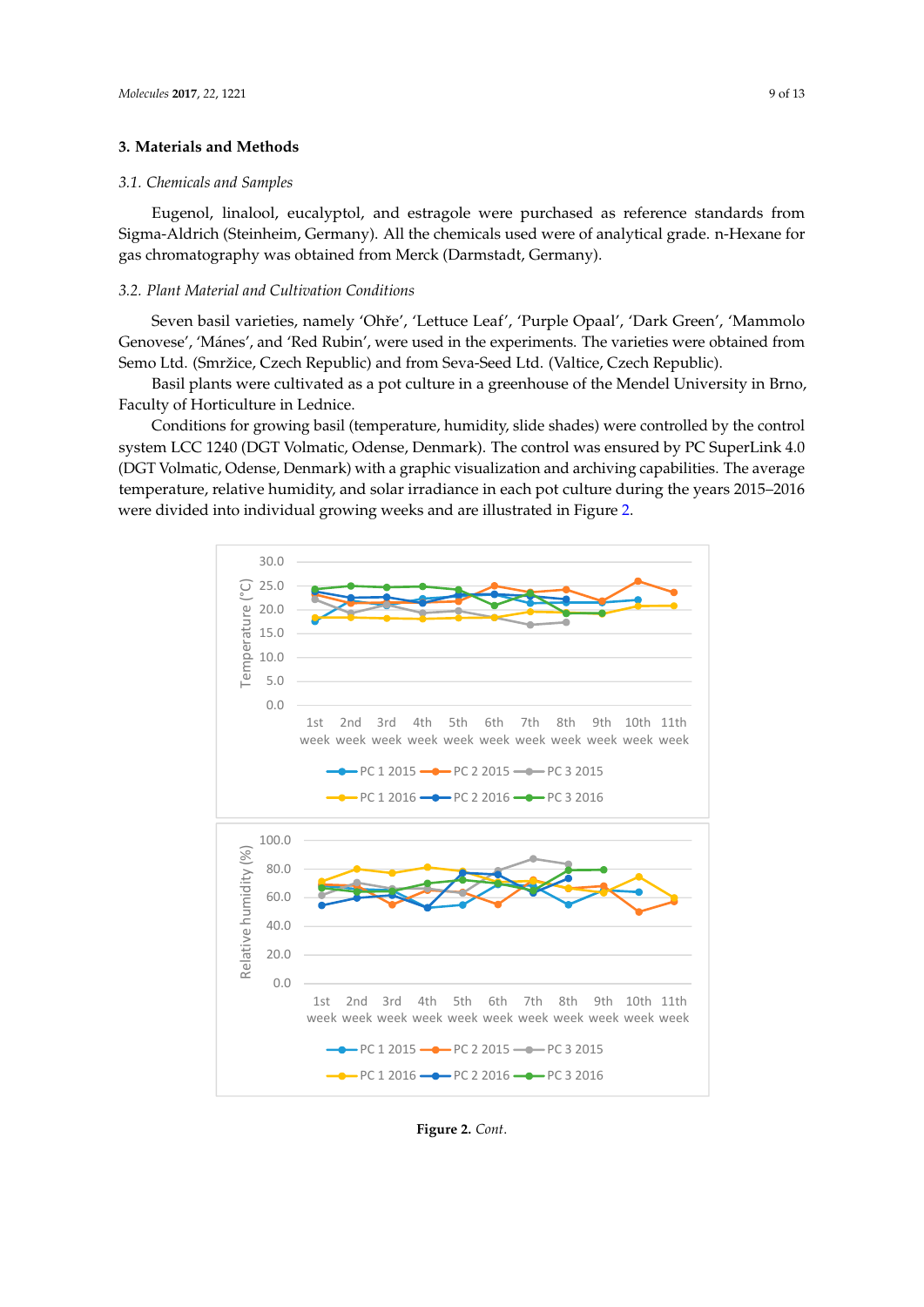<span id="page-9-1"></span>

**Figure 2.** Cultivation conditions for three basil pot cultures in the greenhouse of FH MENDELU **Figure 2.** Cultivation conditions for three basil pot cultures in the greenhouse of FH MENDELU during the years 2015–2016. Upper graph: changes in average temperatures. Middle graph: changes in relative humidity. Lower graph: changes in solar irradiance. The presented pot cultures (PC) correspond to the following seasons: PC 1 2015 (23.3.–1.6.), PC 1 2016 (8.2.–25.4.), PC 2 2015 (27.4.–14.7.), PC 2 2016 PC 2 2016 (28.4.–20.6.), PC 3 2015 (1.9.–26.10.), and PC 3 2016 (15.8.–17.10.). For the plant material and (28.4.–20.6.), PC 3 2015 (1.9.–26.10.), and PC 3 2016 (15.8.–17.10.). For the plant material and cultivation conditions see Section [3.2.](#page-8-1)

The experimental layout included three individual sowing and harvesting periods (pot cultures The experimental layout included three individual sowing and harvesting periods (pot cultures 1–3) of the sweet basil in one calendar year. These were following: pot culture 1 (23.3.–1.6. 2015 and 1–3) of the sweet basil in one calendar year. These were following: pot culture 1 (23.3.–1.6. 2015 and 8.2.–25.4. 2016), pot culture 2 (27.4.–14.7. 2015 and 28.4.–20.6. 2016), pot culture 3 (1.9.–26.10. 2015 and 8.2.–25.4. 2016), pot culture 2 (27.4.–14.7. 2015 and 28.4.–20.6. 2016), pot culture 3 (1.9.–26.10. 2015 and 15.8.–17.10. 2016). The greenhouse experiments were carried out in 4 replications for each variety with  $15.8$ .–17.10. 2016). The greenhouse experiments were carried out in 4 replications for each variety with plants for each variant. 30 plants for each variant.

Basil was grown in 500 mL plastic pots, at 20 plants per pot. The plants were cultured in Basil was grown in 500 mL plastic pots, at 20 plants per pot. The plants were cultured in medium medium Horticultural substrate B with active humus (Rašelina Soběslav Ltd., Soběslav, Czech Republic), Horticultural substrate B with active humus (Rašelina Sobˇeslav Ltd., Sobˇeslav, Czech Republic), irrigated as needed, protected from pests and diseases, and once fertilized (Kristalon Gold, Agro CS, irrigated as needed, protected from pests and diseases, and once fertilized (Kristalon Gold, Agro CS, Lučenec, Slovak Republic; dosage: 10 g of fertilizer per 10 L of water). The basil plants were Luˇcenec, Slovak Republic; dosage: 10 g of fertilizer per 10 L of water). The basil plants were harvested harvested before their flowering. After drying (at room temperature) the plants were stored in paper before their flowering. After drying (at room temperature) the plants were stored in paper bags in a bags in a dark place until the time of steam distillation. dark place until the time of steam distillation.

# <span id="page-9-0"></span>*3.3. Steam Distillation of Basil Essential Oil 3.3. Steam Distillation of Basil Essential Oil*

The content of the basil essential oil in the aerial part of plant was determined at the Department of Vegetable Growing and Floriculture of the Mendel University in Brno by the method of steam distillation according to [21], without using xylene. The samples of plant material (dried leaf and distillation according to [\[21\]](#page-12-10), without using xylene. The samples of plant material (dried leaf and stem tissue) were fragmented in a laboratory mill (ILABO MF 10 basic, with maximum size of grain stem tissue) were fragmented in a laboratory mill (ILABO MF 10 basic, with maximum size of grain 3.15 mm) immediately before the distillation. An amount of 30.0 g of the crushed drug was added in 3.15 mm) immediately before the distillation. An amount of 30.0 g of the crushed drug was added in a a 1000 mL flask; the content of distillation liquid (water) was 400 mL. The distillation was carried out 1000 mL flask; the content of distillation liquid (water) was 400 mL. The distillation was carried out at a rate of 2–3 mL·min<sup>-1</sup> for 2 h. The volume of isolated essential oil was measured in a proper calibrated tube. The extracted essential oils were stored in sealed vials at 4 °C in the refrigerator until GC-MS analysis. The content of essential oils in the plant material was calculated from 2 parallel distillations and expressed in mL·kg<sup>-1</sup>.

# *3.4. Apparatus 3.4. Apparatus*

Gas chromatography analyzer Trace GC, Thermo Finnigan (Waltham, MA, USA) with autosampler Gas chromatography analyzer Trace GC, Thermo Finnigan (Waltham, MA, USA) with autosampler AS 2000 (Thermo Finnigan, Waltham, MA, USA) was used for the analysis of the extracted basil AS 2000 (Thermo Finnigan, Waltham, MA, USA) was used for the analysis of the extracted basil essential oil samples. Mass spectrometry detector Trace DSQ (Thermo Finnigan, Waltham, MA, essential oil samples. Mass spectrometry detector Trace DSQ (Thermo Finnigan, Waltham, MA, USA) was an integral part of the gas chromatographic analyzer. The GC-MS records were processed by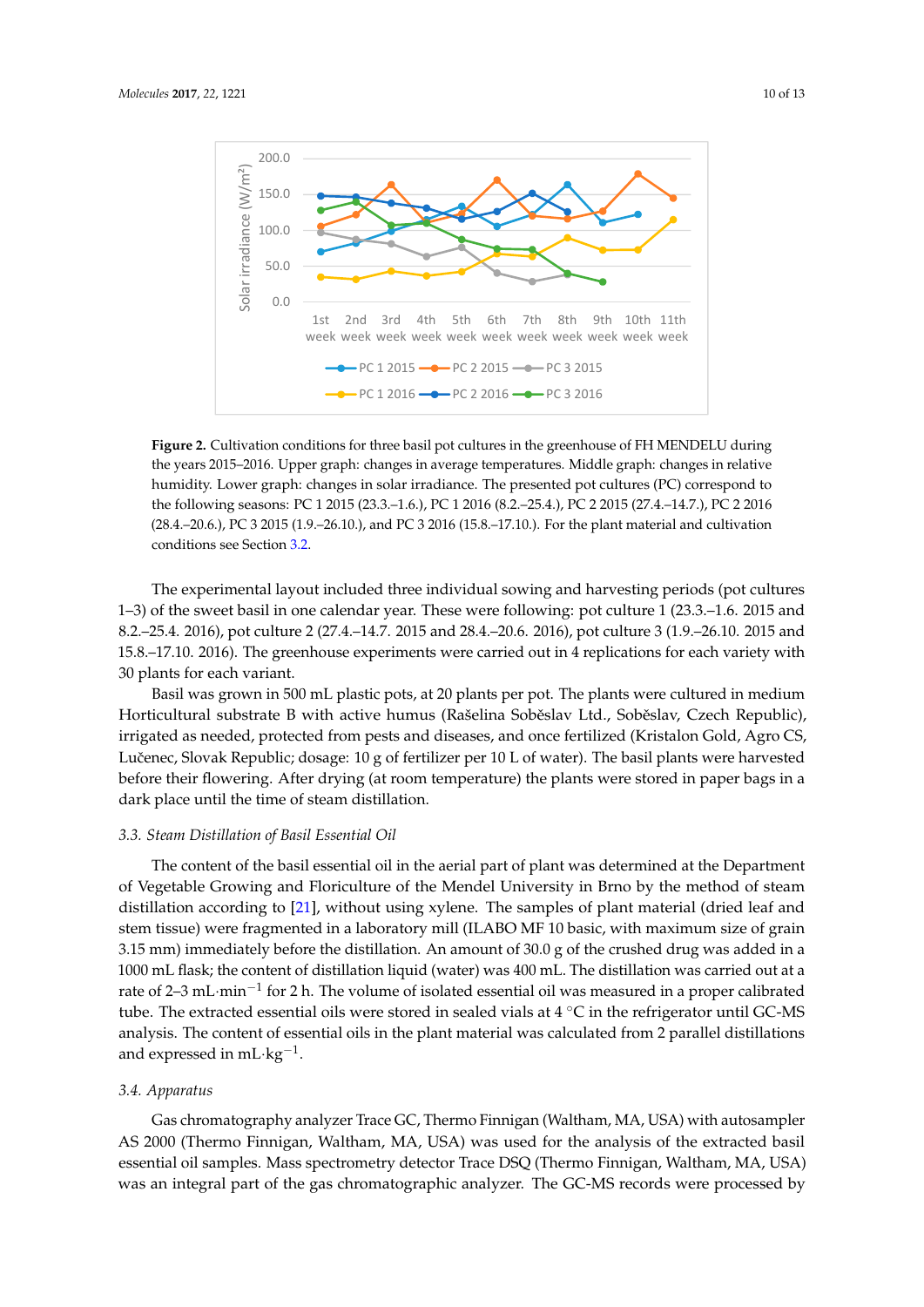means of Thermo Finnigan Xcalibur 1.3 software (Thermo Finnigan, Waltham, MA, USA). The GC-MS instrumental parameters and conditions are given in Section [3.5](#page-10-0) GC-MS conditions.

The distillation apparatus Gerhardt (Königswinter, Germany) was used for the extraction of essential oils from the basil plant material. Distilled water used in the experiments was prepared by an Aqua Osmotic type 02 (Aqua Osmotic, Tišnov, Czech Republic) water purification system. The distilled water meets the standards according to ČSN 68 4063, Czech Pharmacopoeia 2005, and ČSN ISO 3696.

### <span id="page-10-0"></span>*3.5. GC-MS Conditions*

The identity and quantity of particular components of the basil essential oil were evaluated by the GC-MS analysis method, using gas chromatograph Trace GC equipped with MS detector Trace DSQ and DB-WAX (highly polar capillary column with 100% polyethylene glycol stationary phase) capillary column (circa 30 m of length with inner diameter of 0.25 mm and a 0.25 µm layer of the inner film). The measurement records started 3 min after the run beginning. Temperature of the GC column was kept at 40 °C for 3 min. Then, the temperature gradually increased with the gradients of 8 °C/min up to 60  $\degree$ C, 5  $\degree$ C/min up to 70  $\degree$ C, and 4  $\degree$ C/min up to 230  $\degree$ C. The temperature of 230  $\degree$ C was kept constant for 1 minute. Subsequent GC working conditions were as follows: carrier gas was He with a constant flow rate of 0.5 mL/min, matrix solvent was n-hexane. MS working conditions were as follows: temperature of ion source was 200 ◦C, temperature MS transfer line was 200 ◦C, mass range was 20–300 *m*/*z*. Injection conditions were as follows: 10 µL injection syringe, injection volume 1 µL, injection temperature was 240 ◦C, regime of injection was "split", split flow was 50 mL/min, split ratio was 100. The content of selected components of the essential oils was calculated from 3 parallel analyses and expressed in mg/mL.

### *3.6. Qualitative, Quantitative, and Statistical Evaluation of Analytical Data*

Thermo Finnigan NIST 02 Libraries software (Thermo Finnigan, Waltham, MA, USA) was applied to the identification of particular components of basil essential oil. Parameters of calibration lines of the selected components (eugenol, linalool, eucalyptol, estragole) present in the basil essential oils were calculated by using Microsoft Excel 2007 (Microsoft Corporation, Redmond, Washington, WA, USA). The program Statistica Cz v. 12 (StatSoft, [www.statsoft.cz\)](www.statsoft.cz) was used for the statistical evaluation of the results.

### **4. Conclusions**

It can be summarized that both variety and season of cultivation have a significant effect on (i) the content (extraction yield) and the (ii) qualitative as well as (iii) quantitative profile of basil essential oils. Chemotypes of the studied varieties were evaluated by quantification of four main basil essential oil constituents (i.e., eucalyptol, linalool, estragole, eugenol) and comparing the obtained results with data presented in the literature. According to these criteria, 'Ohře', 'Lettuce Leaf', 'Purple Opaal', and 'Dark Green' were identified as linalool chemotypes, which was in good agreement with the results by Beatovic et al. [\[11\]](#page-12-0), Klimankova et al. [\[12\]](#page-12-1), and Svecova [\[14\]](#page-12-3). Although linalool is declared to be the dominant component of the oil derived from European basil varieties [\[11](#page-12-0)[,13](#page-12-2)[,15](#page-12-4)[,16\]](#page-12-5), 'Mammolo Genovese', 'Mánes', and 'Red Rubin', studied as pot cultures in our work, were identified rather as eucalyptol chemotypes. Anyway, a significant amount of linalool in 'Mánes', and 'Red Rubin' corresponded well with the general characteristic features of European basil varieties. In detailed analysis, mixed chemotypes (i.e., with similar concentrations of main quantified essential oil constituents) were found for 'Lettuce Leaf' (linalool:estragole, 1.0:0.9), 'Dark Green' (linalool:eucalyptol, 1.0:0.7), 'Mammolo Genovese' (eucalyptol:eugenol, 1.0:0.9), 'Mánes' (eucalyptol:linalool:eugenol, 1.0:0.6:0.4), and 'Red Rubin' (eucalyptol:linalool:eugenol, 1.0:0.6:0.7). Moreover, when considering also other compounds identified in the GC-MS profiles, all the studied varieties, except 'Lettuce Leaf', were methyl eugenol-rich with strong dependence of the eugenol:methyl eugenol ratio on seasonal changes (solar irradiation, temperature, relative humidity). Similarly to our results, Vani et al. [\[22\]](#page-12-11), based on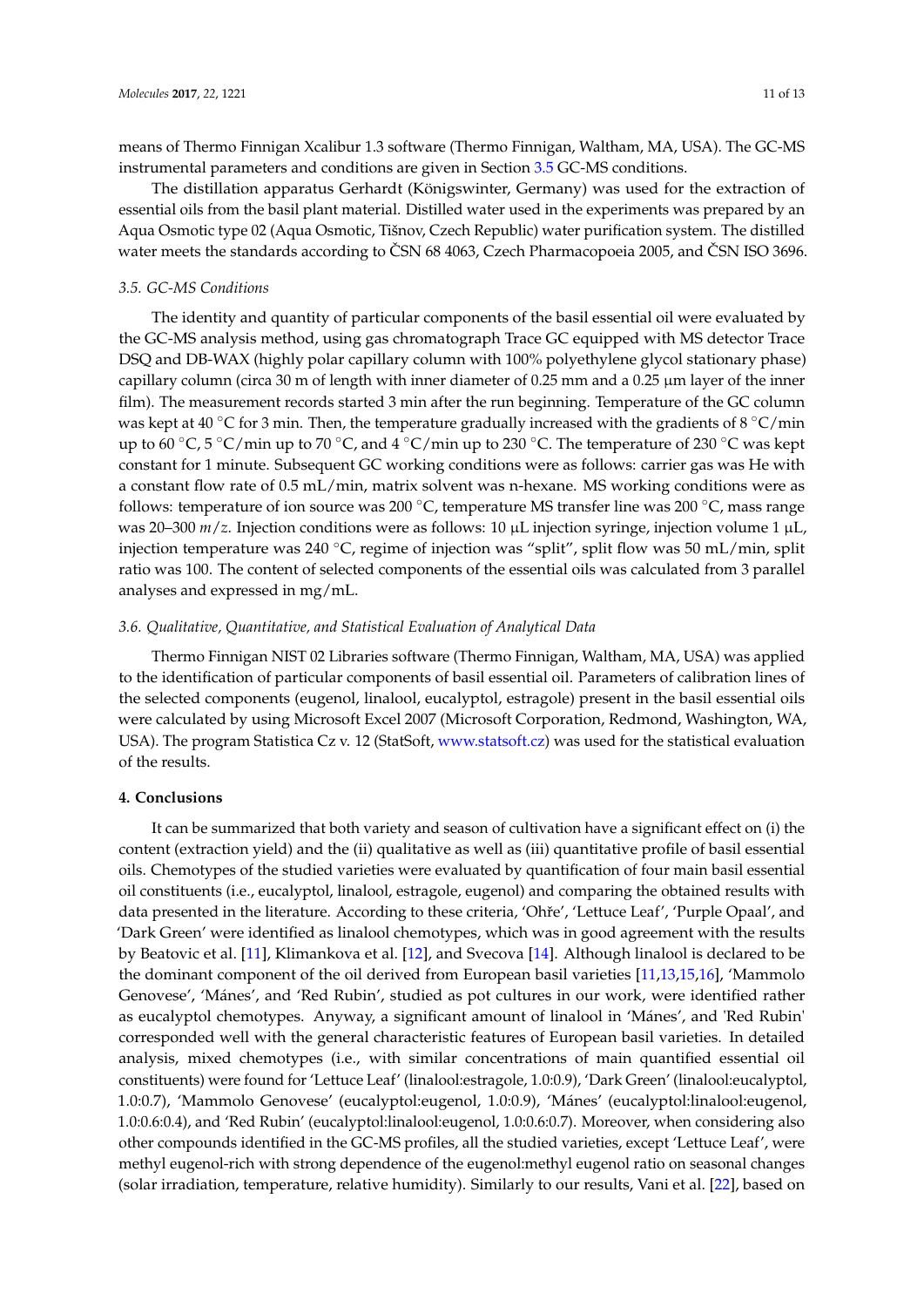GC analysis, confirmed the higher values of methyl eugenol in September and October. These findings suggested that biotransformation in the basil varieties can be effectively manipulated by controlling cultivation conditions. In this way, maximization/minimization of the amount of target component in essential oil can be provided effectively, not only by the selection of appropriate basil variety, but also by the selection of appropriate pot culture (season). For example, the production of important components of the basil essential oils such as eucalyptol, linalool, estragole, and eugenol was more or less pronouncedly enhanced by increasing solar irradiation and temperature while production of less-preferred methyl eugenol was decreased under these conditions.

Surprisingly, the new variety, 'Mánes', exhibited considerably higher extraction yield when compared to other examined basil varieties ('Ohře', 'Lettuce Leaf', 'Purple Opaal', 'Dark Green', 'Mammolo Genovese', and 'Red Rubin'). Here, the extraction yield was enhanced two to five times depending on the compared variety. When considering the superior and stable (i.e., reproducible in inter-seasonal or inter-year measure) extraction yield and favorable essential oil profile of 'Mánes' towards the generally important essential oil components, this basil variety is very promising for use in the pharmaceutical, food, and cosmetic industries.

**Acknowledgments:** This work was supported by the projects IGA 6/2015/591, VEGA 1/0873/15, KEGA 022UK-4/2015, APVV-0550-11 and analytical experiments were carried out in the Toxicological and Antidoping Center at the Faculty of Pharmacy Comenius University in Bratislava.

Author Contributions: All the authors (Peter Mikuš, Pavel Mučaji, Andrea Muráriková, Anton Ťažký, Jarmila Neugebauerová, Alexandra Planková, Josef Jampílek) conceived and designed the experiments; Andrea Muráriková and Jarmila Neugebauerová performed the cultivation and distillation experiments and analyzed corresponding data; Anton Ťažký performed GC-MS analyses and analyzed corresponding data; Peter Mikuš coordinated the experimental work, interpreted evaluated data, and wrote the paper.

**Conflicts of Interest:** The authors do not have any conflict of interest concerning the present work.

#### **References**

- <span id="page-11-0"></span>1. Koroch, A.R.; Juliani, H.R.; Sims, C.; Simon, J.E. Antioxidant activity, total phenolics and rosmarinic acid content in different basils (*Ocimum* spp.). *Isr. J. Plant Sci.* **2010**, *58*, 191–195. [\[CrossRef\]](http://dx.doi.org/10.1560/IJPS.58.3-4.191)
- <span id="page-11-1"></span>2. Vieira, R.F.; Simon, J.E. Chemical characterization of basil (*Ocimum* spp.) germplasm used in markets and traditional medicine in Brazil. *Econ. Bot.* **2000**, *54*, 207–216. [\[CrossRef\]](http://dx.doi.org/10.1007/BF02907824)
- <span id="page-11-2"></span>3. Nurzynska-Wierdak, R.; Bogucka-Kocka, A.; Kowalski, R.; Borowski, B. Changes in the chemical composition of the essential oil of sweet basil (*Ocimum basilicum* L.) depending on the plant growth stage. *Chemija* **2012**, *23*, 216–222.
- <span id="page-11-3"></span>4. Nurzy ´nska-Wierdak, R. Comparing the growth and flowering of selected basil (*Ocimum basilicum* L.) varieties. *Acta Agrobot.* **2007**, *60*, 127–131. [\[CrossRef\]](http://dx.doi.org/10.5586/aa.2007.040)
- <span id="page-11-4"></span>5. Sifola, M.I.; Barbieri, G. Growth, yield and essential oil content of three cultivars of basil grown under different levels of nitrogen in the field. *Sci. Hortic.* **2006**, *108*, 408–413. [\[CrossRef\]](http://dx.doi.org/10.1016/j.scienta.2006.02.002)
- 6. Nurzynska-Wierdak, R. Morphological Variability and Essential Oil Composition of four *Ocimum basilicum* L. cultivars. *Mod. Phytomorphol.* **2013**, *3*, 115–118.
- <span id="page-11-5"></span>7. Dzida, K. Biological value and essential oil content in sweet basil (*Ocimum basilicum* L.) depending on calcium fertilization and cultivar. *Acta Sci. Pol. Hortorum Cultus* **2010**, *9*, 153–161.
- <span id="page-11-6"></span>8. Nguyen, P.M.; Kwee, E.M.; Niemeyer, E.D. Potassium rate alters the antioxidant capacity and phenolic concentration of basil (*Ocimum basilicum* L.) leaves. *Food Chem.* **2010**, *123*, 1235–1241. [\[CrossRef\]](http://dx.doi.org/10.1016/j.foodchem.2010.05.092)
- <span id="page-11-7"></span>9. Lawrence, B.M. A further examination of the variation of *Ocimum basilicum* L. In *Flavors and Fragrances, Proceedings of the 10th International Congress of Essential Oils, Fragrances, and Flavors: A World Perspective, Washington, DC, USA, 16–20 November 1986*; Lawrence, B.M., Mookerjee, B.D., Willis, B.J., Eds.; Elsevier: Amsterdam, The Netherlands, 1988; pp. 161–170. ISBN 9780444429643.
- <span id="page-11-8"></span>10. Koutsos, T.V.; Chatzopoulo, P.S.; Katsiotis, S.T. Effects of individual selection on agronomical and morphological traits and essential oil of a "Greek basil" population. *Euphytica* **2009**, *170*, 365–370. [\[CrossRef\]](http://dx.doi.org/10.1007/s10681-009-0012-7)